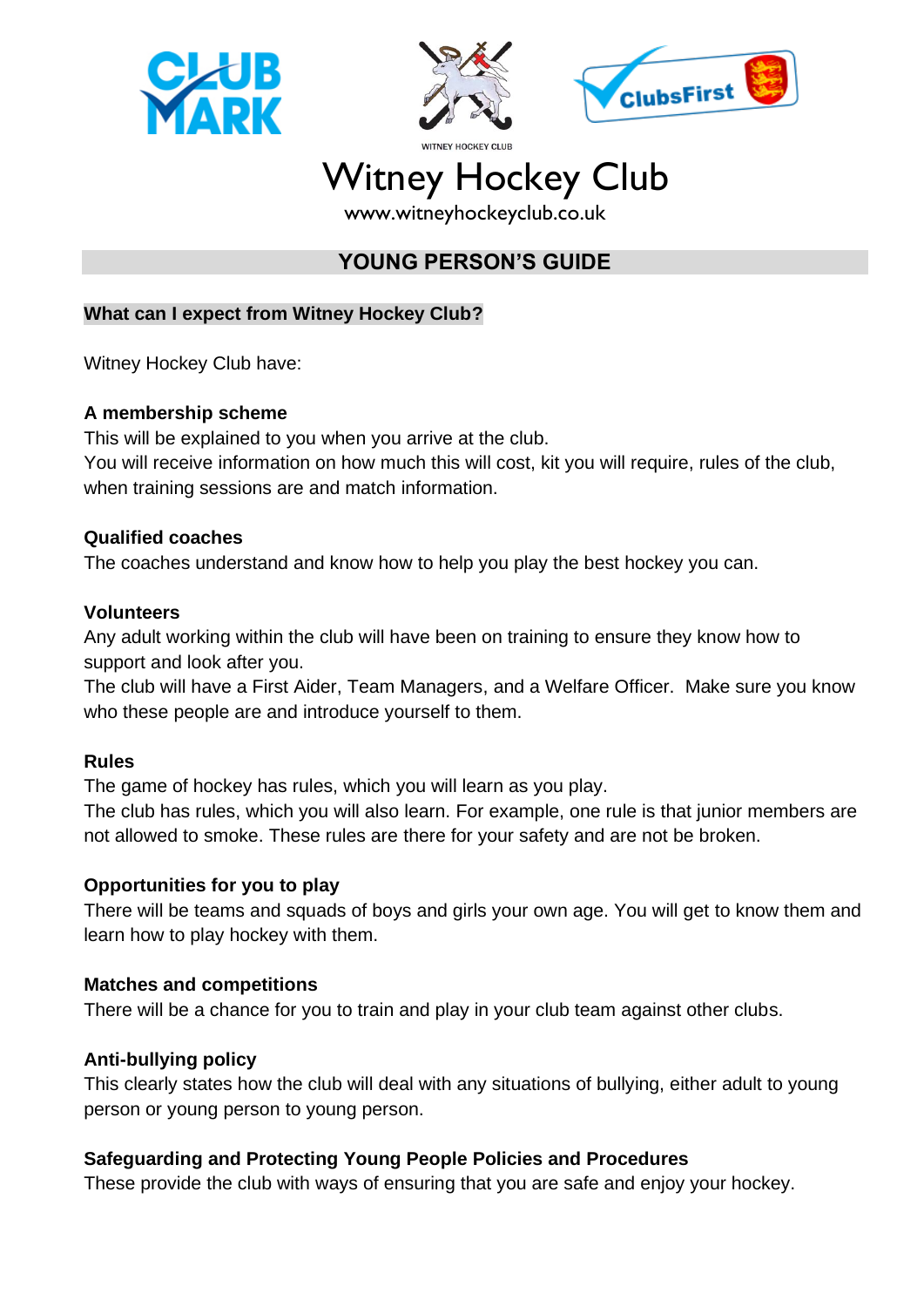#### **Codes of Conduct and Behaviour**

These clearly state how members must act towards you and support you. This includes coaches, volunteers, officials, and parents.

## **What does Witney Hockey Club expect from me?**

#### **Club Rules**

*Witney Hockey Club is fully committed to safeguarding and promoting the wellbeing of all its members. The club believes that it is important that members, coaches, administrators and parents associated with the club should, at all times, show respect, be encouraged to be open at all times and to share any concerns or complaints that they may have about any aspect of the club with Richard Young, Club Chairman*

As a member of Witney Hockey Club you are expected to abide by the following junior club rules:

- All members must play within the rules and respect officials and their decisions
- All members must respect opponents
- Members should keep to agreed timings for training and competitions or inform their coach or team manager if they are going to be late
- Members should register with the coach as soon as they arrive
- Members must wear suitable kit shinpads, mouthguards and appropriate footwear and warm clothing – for training and match sessions, as agreed with the coach/team manager. It is always helpful to bring bottled water to keep hydrated
- Members must pay any fees for training or events promptly
- Members must take care of their club environment. Use litter bins provided and leave belongings safely and tidily
- Members must return all borrowed kit
- Junior members are not allowed to smoke on club premises or whilst representing the club at competitions
- Junior members are not allowed to consume alcohol or drugs of any kind on the club premises or whilst representing the club
- Members must follow going home procedure for their age group

#### **Junior Discipline Procedure**

In the unlikely event that junior members persistently ignore the Junior Club Rules, the club will take action using a three stage procedure. The starting point will depend on the seriousness of the misconduct.

#### STAGE 1

We will first discuss with you and your parents/guardians what aspect of your behaviour we would like you to improve.

#### STAGE 2

If the misconduct continues, or for more serious matters, we will issue a written warning, again explaining the problem and what we would like you to do about it.

#### STAGE 3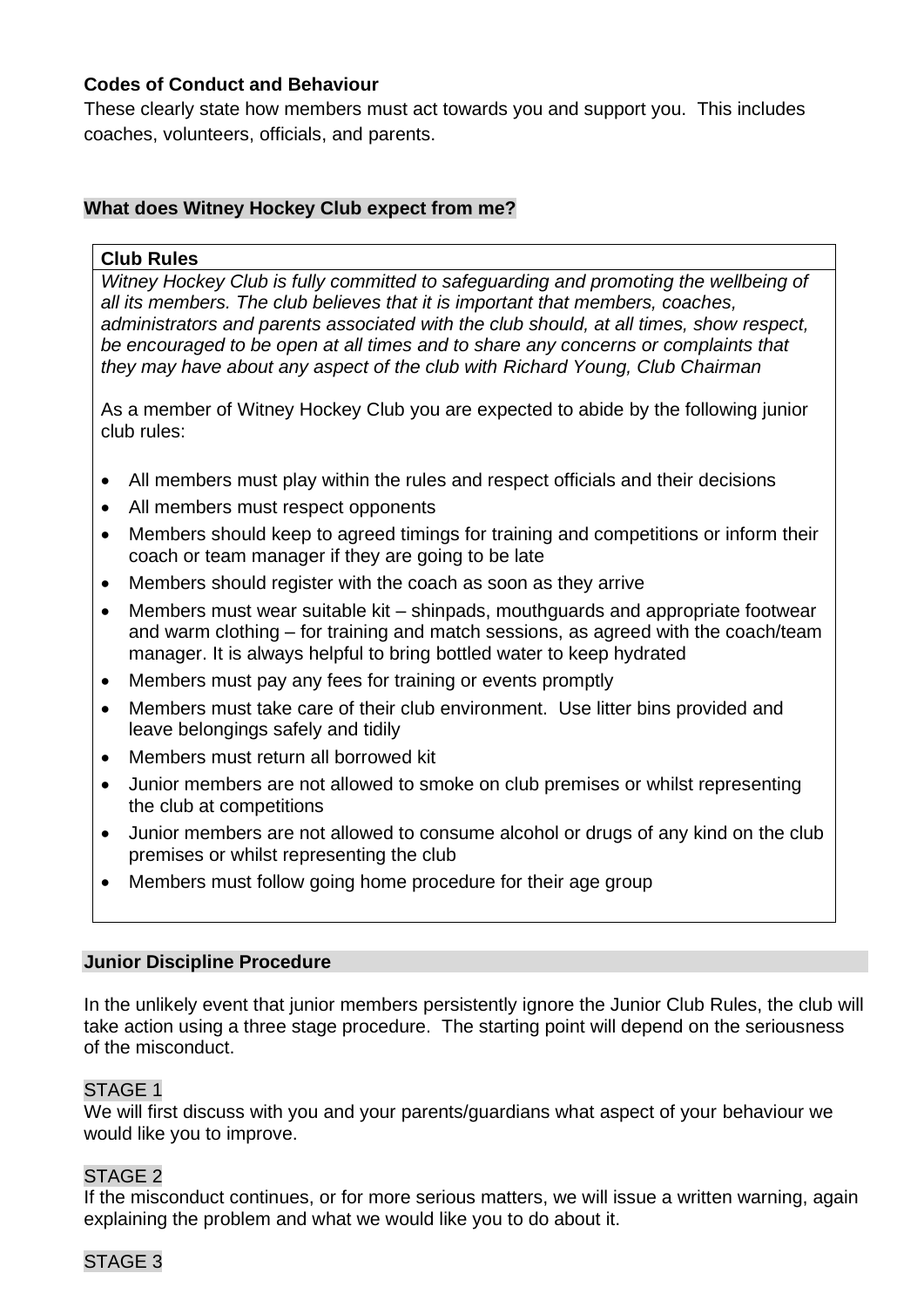If there is still no improvement, or for very serious matters (gross misconduct), we will ask you and your parents/guardians to attend a meeting in front of the club's disciplinary panel. Examples of gross misconduct include: persistent misconduct, fighting, verbally or physically abusing other players, coaches or match officials or a red card offence during a match.

#### **Don't keep it to yourself!**

You have the right to:

- Have fun when playing hockey
- Be safe when playing hockey
- Enjoy your hockey
- Make friends through hockey
- Be treated with respect by adults and other young people involved in hockey

Are you worried?

- My coach is bullying me
- Another adult at hockey is bullying me
- Another member of my team is bullying me
- One of the coaches or volunteers is threatening me
- An adult is making me do things which I know are wrong
- Someone is touching me and making me feel uncomfortable
- Someone is constantly teasing me, shouting at me or kicking and punching me
- Someone is making suggestive remarks or asking me to do things of a sexual nature
- Someone is acting in a way which makes me feel lonely, upset, unsafe or embarrassed

If the answer is YES - Don't keep it to yourself – ask for help.

## **Who can I talk to?**

Talk to your Welfare Officers

| <b>Beth Noton</b>               | Jude Taylor                    |
|---------------------------------|--------------------------------|
| Mobile: 07717893643             | Mobile: 07940704895            |
| Email: bethnoton1998@icloud.com | Email: judeataylor@outlook.com |

It can sometimes be difficult to speak to an adult about how you are feeling.

- You might think that an adult will not understand THEY WILL LISTEN
- You may think that they will not believe you THEY WILL BELIEVE YOU
- You may be scared that they will tell other people who you do not want to know THEY WILL ONLY TELL SOMOENE WHO CAN HELP
- You might think they have not got time to talk to you THEY WILL ALWAYS MAKE TIME TO TALK

It's better to talk to someone

- Ignoring your worries or concerns could make them worse
- Talking to someone will begin to tackle your worries and concerns
- You only have to share information that you want to share
- Telling someone will begin to help you